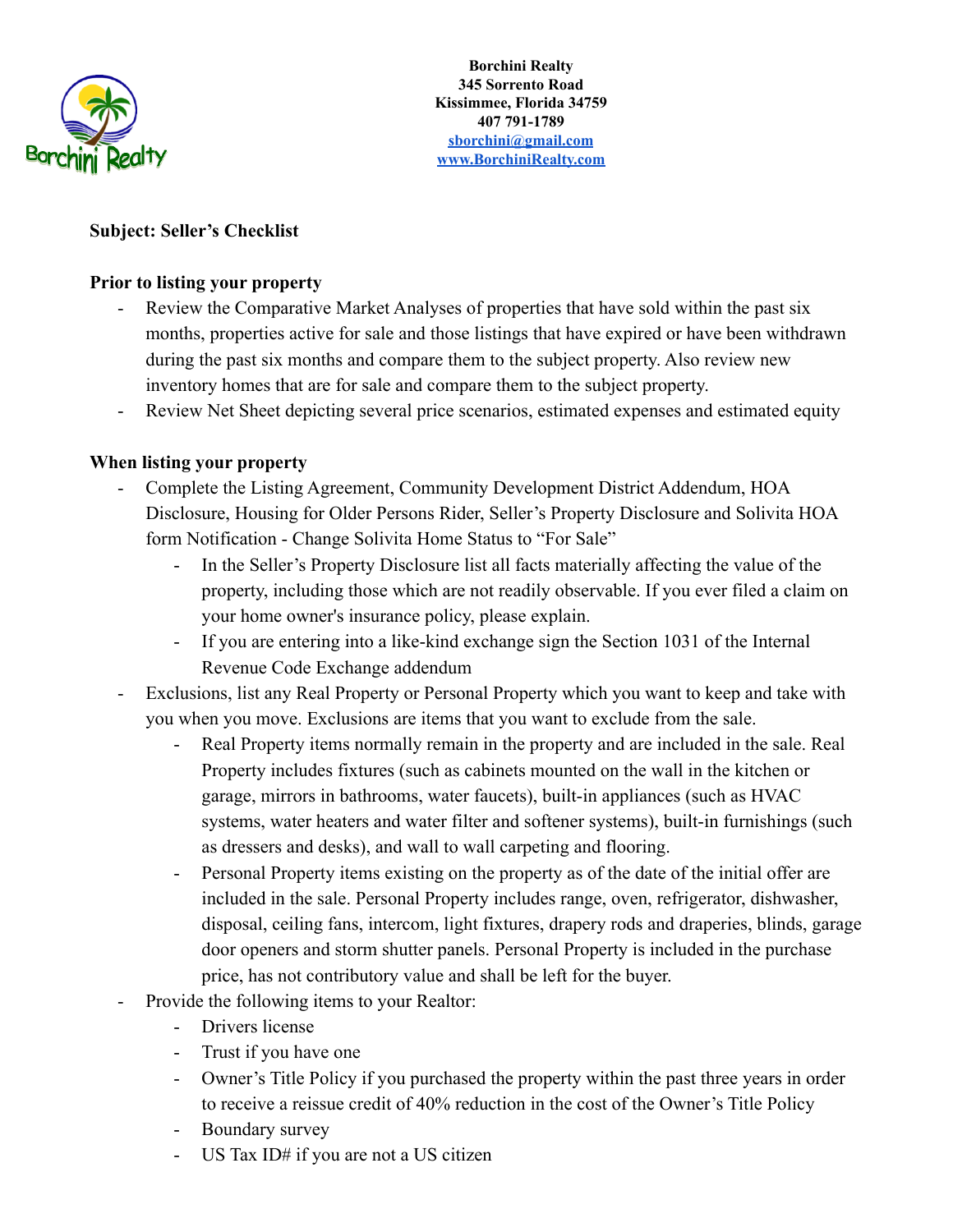- Original purchase and sale agreement detailing builder upgrades
- List of upgrades you made to the property
- List of personal property and a total price for the property available for purchase outside of the sale of the property
- Appliance / home warranty contract
- Termite bond
- Garage door keypad code
- Alarm system code
- If you have a barrel tile roof, recommend you have it inspected and maintained by a licensed roofing company to make needed repairs such as adding mortar along the ridge lines, sealing any cracked tiles and replacing any broken tiles
- Check with the HOA Compliance Office to determine the last time the exterior of the property was painted and when the next painting is due

## **After there is an effective contract for the sale of your property**

- If you are paying your HOA and Club fees by automatic withdrawal or automatic payment, please **cancel these automatic withdrawals or payments** and pay your last months fees by check
- Contact utility companies to **turn off utilities on the day after closing to give buyers time to do their walk through and begin their services.**

**\*\*Electricity** Duke Energy [duke-energy.com](http://duke-energy.com/) 407 629-1010, 855 637-6513

## **\*\*Water & Sewage**

Toho Water Authority 951 Martin Luther King Blvd Kissimmee, FL 34741 [CustomerService@tohowater.com](mailto:CustomerService@tohowater.com) [tohowater.com/customerservice/Pages/Start-Stop-and-Move.aspx](https://www.tohowater.com/customerservice/Pages/Start-Stop-and-Move.aspx) 863 496-1770, 407 944-5000

## \*\***Internet, Cable & Telephone**

Spectrum

[spectrum.net](https://www.spectrum.net)

877-463-0677, 888-369-2408, 866-309-3279

If you have questions about your current Spectrum Cable service or wish to create an account, ask for the Association or Multi-Family Dwelling department and advise the customer service representative that you are under the Solivita Bulk Agreement.